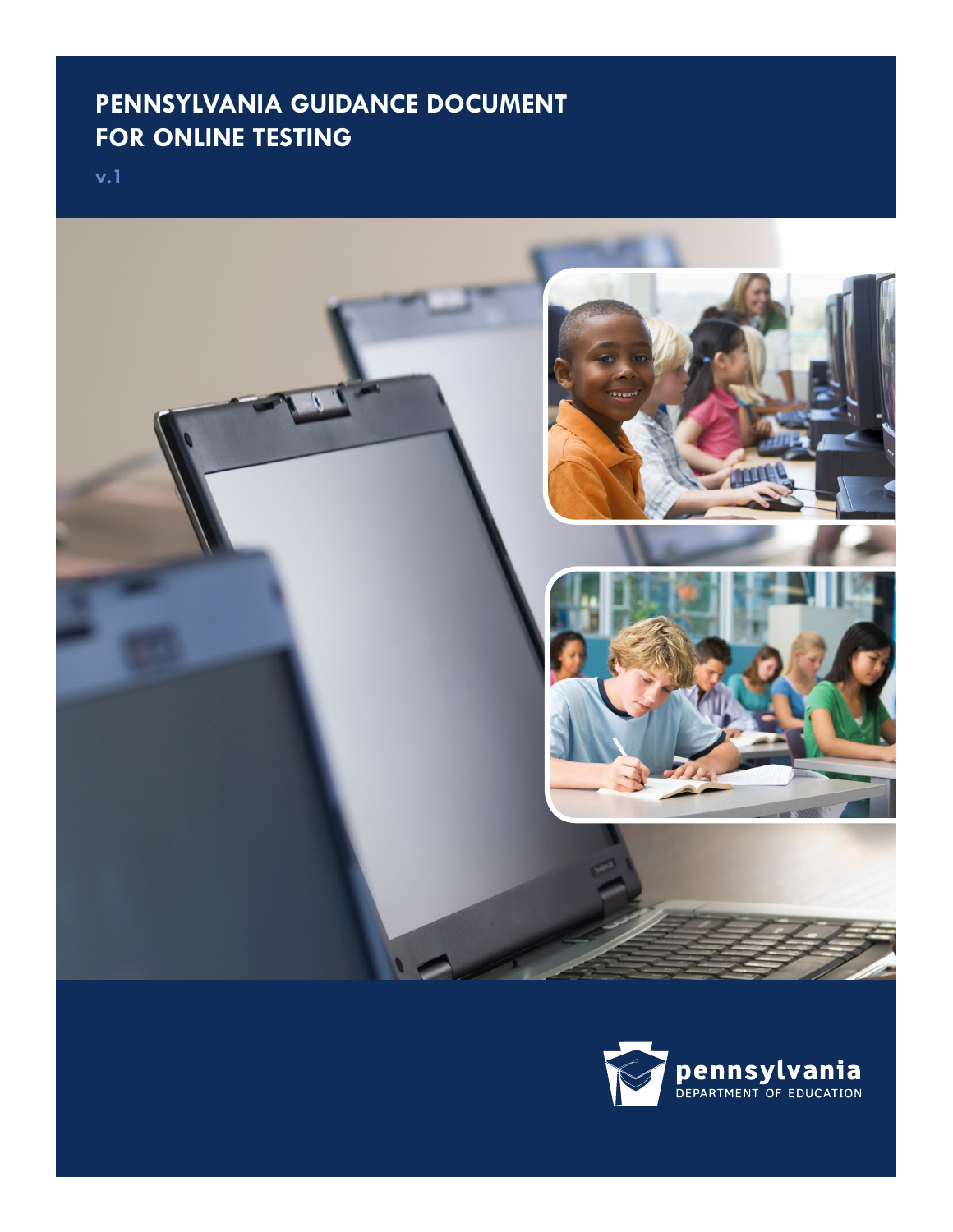### **Purpose of Document**

Pennsylvania is pleased to offer LEAs the option for their students to complete Keystone and PSSA assessments online. In fact, starting in February 2014 online assessments will be available in a Web-Based Test Engine (WBTE) format that is browser-based, which should help to streamline the process.

As your LEA considers the online assessment option, this document will be of benefit since it highlights a number of factors that should be taken into account. It provides guidance as administrators are deciding whether online assessments are a viable option for their LEAs. It is designed in a question-and-answer structure to aid in presenting the information in an easy to read format.

Note that more technical details can be found within the *LEA Technology Readiness Checklist for Deploying Online Assessments* (which can be accessed on the eDIRECT website at https://pa.drcedirect.com).

#### **Frequently Asked Questions**

### **Q What are the Advantages to Testing Online?**

**A** Helps with the management of paper testing materials at schools and LEAs

- Eliminates the work involved with receiving, managing, storing, and returning large amounts of secure material and minimizes access to tests by unauthorized personnel.
- Eliminates the need to order additional materials.
- Eliminates issues during testing when redistributing tests (mismatched forms and wrong booklets are returned to the wrong student).
- Eliminates issues with labeling booklets incorrectly.
- Eliminates issues with booklets that get damaged during testing (transcribing, labeling).
- Eliminates issues with a student skipping a section or bubbling an answer in the wrong number on the answer booklet.
- Eliminates issues when booklets are sent back before the student had a chance to do the make-up session.

#### **A** Advantages to students:

- Increases student engagement in the assessment process.
- Enables students to interact with the tests using built-in features, including highlighters, calculators, and review tools. Students have opportunities to develop a level of comfort by practicing the utilization of these tools prior to taking any test.
- Allows students to start testing more quickly because of the opportunities to become familiar with the testing tools and that test directions are shorter than with paper tests.
- Makes assessments more accessible for diverse student populations.
- Enables a more authentic expression of modern writing than handwritten essays, and for many students, typing is less fatiguing than handwriting.
- Provides a consistent testing engine across all Pennsylvania testing programs (PSSA, Keystone Exams, and Classroom Diagnostic Tools).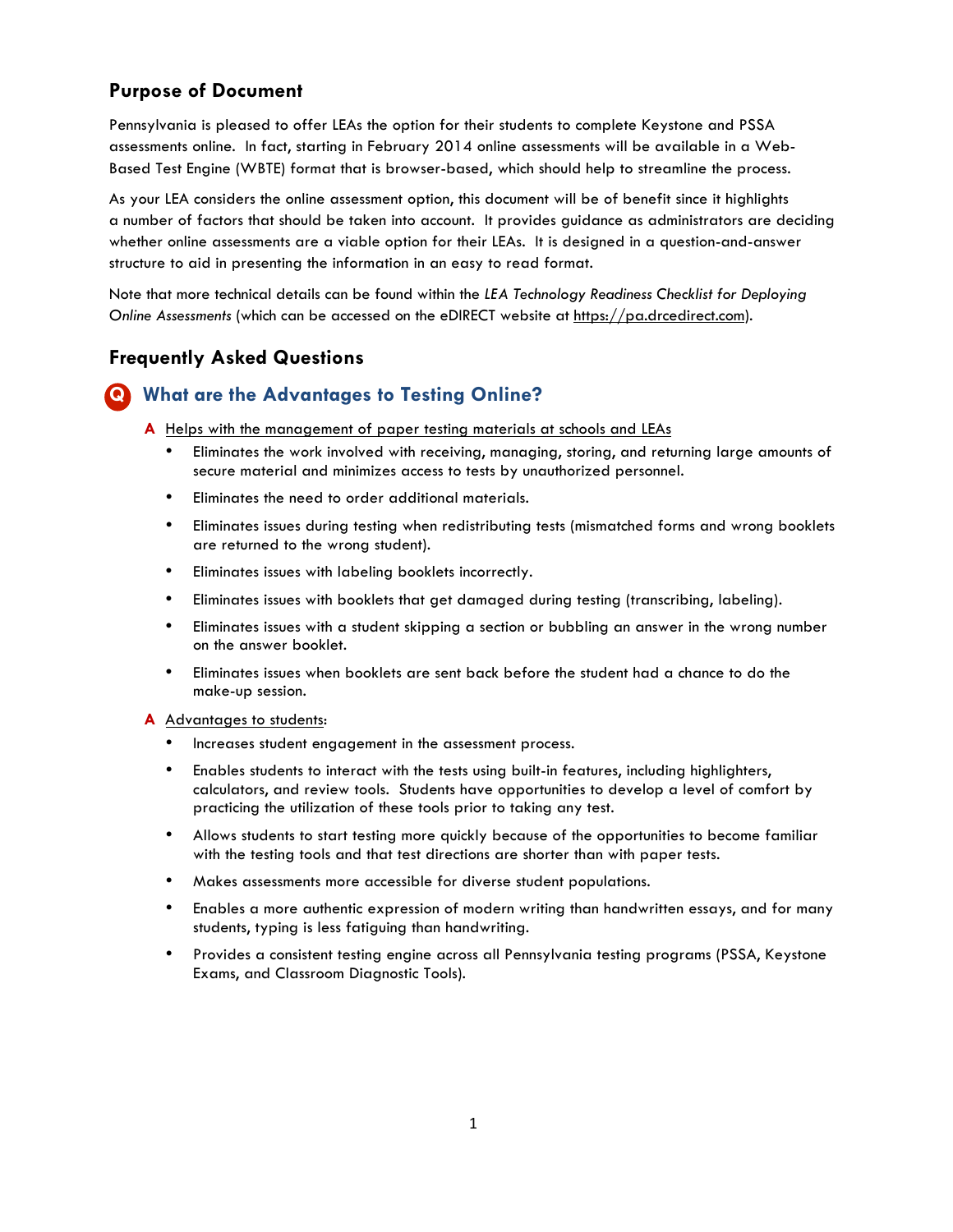# **Q How Do I Balance Technology Needs for Both Instruction and Online Assessments?**

- **A** As LEAs work to determine their technology purchases within challenging financial times, it is critical that decisions are made to best leverage existing resources and expand opportunities. Provided below are a few factors that may assist in this process:
	- Selection of specific devices, equipment, and infrastructure should be driven by the strategic direction and instructional needs of the LEA. For example some LEAs are considering online courses, Bring Your Own Device (BYOD) programs, and utilization of mobile and tablet devices. Although efforts are taking place to offer online assessments on a wider variety of platforms, it is not recommended that technology decisions be made solely based on assessment needs. Assessments should be just one factor to consider when making technology purchases. It is important that the decisions that are made support the local needs of the LEA. For more details, please refer to the section later in this document that addresses the devices that can be used for online assessments.
	- Technologies now exist to "repurpose" older equipment through virtualization, which enables such equipment to run more robust applications for instructional purposes. In addition, more cloud-based solutions are being utilized as cost-effective options. In either case, there are technological considerations on whether online assessments can also be delivered using these platforms. More detail is provided in the security considerations provided below, as well as within the LEA Technology Readiness Checklist for Deploying Online Assessments.

# **Q What Staffing and Scheduling Factors Need to be Considered Prior to Deciding to Offer Online Testing?**

- **A** Technology factors are only part of the considerations that need to be explored prior to deciding to move to online testing. Adequate staffing and appropriate scheduling need to be in place for the successful deployment of online testing. Typically schools do not have enough assessmentready devices for all required students to complete assessments during the same time (unlike paper and pencil). A few key questions to consider are provided below:
	- When will assessment-ready devices be available to students to use during the testing window?
	- What is the impact of deploying online assessments to the master school schedule? Are online assessments deployed by department, grade, etc.?
	- What staff do I need to have available to proctor the online assessments? Has the staff completed the appropriate training for proctoring?
	- What steps can be put into place to reduce the probability of information being disseminated outside the testing environment? How can student devices (e.g., camera phones, mobile devices) be managed within the testing environment?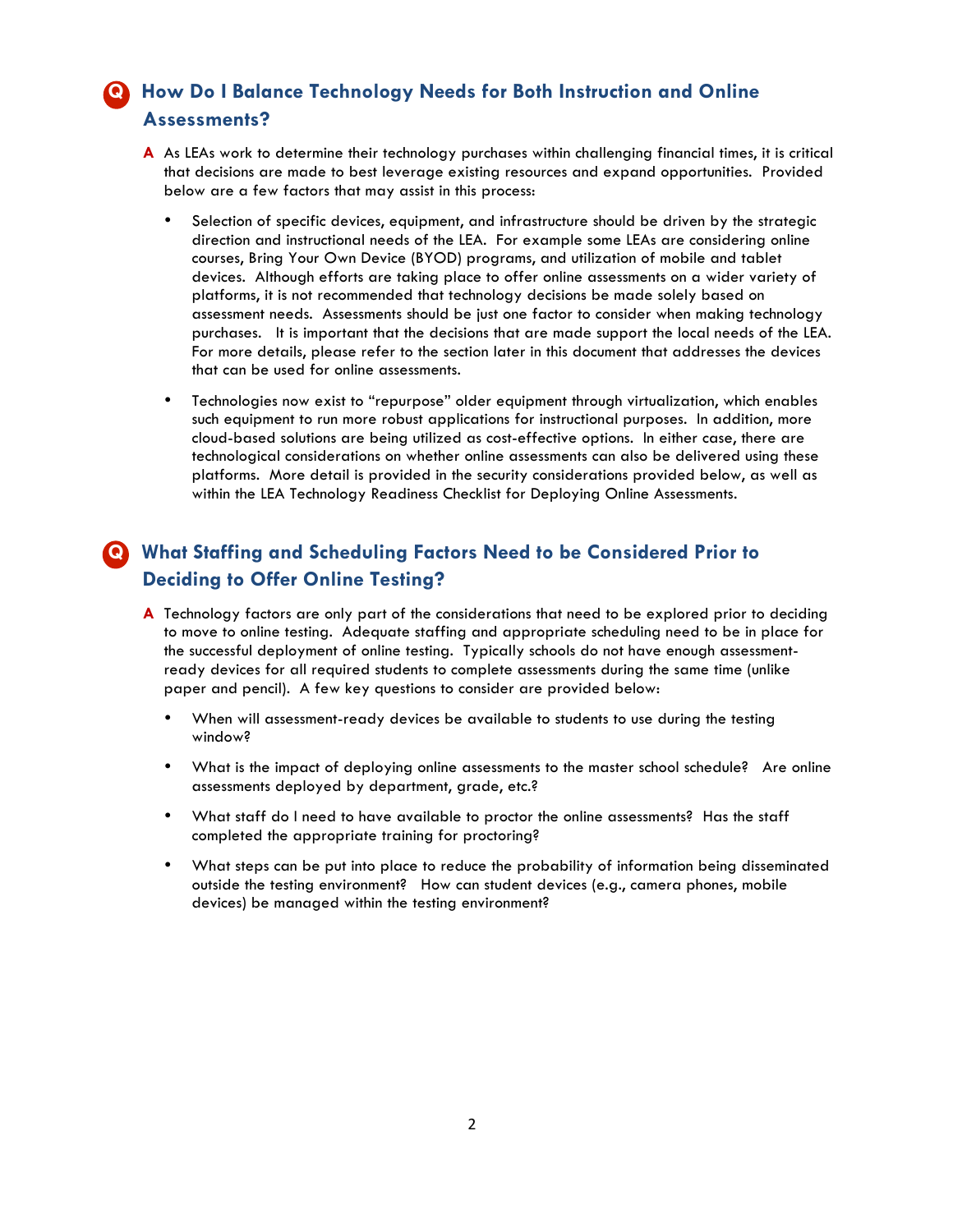### **Q What Training / Tutorials Are Available for Online Testers?**

- **A** Within the *Handbook for Assessment Coordinators*, information is provided for resources to help prepare students for online testing. Specifically, the handbook provides details on how to access the following types of resources:
	- **PA Online Tools**  $\rightarrow$  Tutorials have been created for the Pennsylvania online testing programs (PSSA, Keystone Exams, CDT) and are designed to be used by students at all grade levels. The tutorials use pictures, motion, and sound to present visual and verbal descriptions of the properties and features of the PA Online Assessment System.
	- **PA Online Tools Training (OTT)**  $\rightarrow$  The OTT is designed to provide an introduction to using the online assessment software so that students have experiences with the features of the software prior to taking any assessment.

# **Q What are the Security Considerations Relative to Online Testing?**

**A** Even though instruction and assessment are linked and in many ways interdependent upon each other, differences exist between a classroom's instructional environment and an equitable, secure, standardized testing environment. On a day-to-day basis Pennsylvania's schools provide their students with multiple opportunities to learn the LEA's curriculum and the Pennsylvania state standards in a variety of ways and modes. Pennsylvania's instructional environments promote stimulating discussions, support a variety of technological tools and applications, and encourage flexible access to the skills and content required in the state standards.

On testing day, however, the environment must be standardized according to the directions prescribed in the testing guides so that all students have equitable opportunities to demonstrate their knowledge and skills on the Pennsylvania tests. Additionally, the testing environment must assure secure online testing applications.

Identified below are a few testing security considerations (both technology and administration) that should be taken into account when deciding how best online testing would fit into your LEA's overall strategic direction. Note that the *LEA Technology Readiness Checklist for Deploying Online Assessments* can provide more technical detail.

#### **Preparation of Computer Labs/Classrooms for Online Testing**

Whether testing in computer labs and/or classrooms, the devices and rooms should be "testready" before the first day of testing. For instance:

- o Devices must be free of viruses, key logging, spyware, and external hardware or jump drives.
- o Access to the computer labs/equipment should be limited before and after testing.
- o Adequate space should be provided between computers/student desks.

#### **Onsite Proctoring and Monitoring Techniques**

Whether testing in computer labs or in classrooms, active monitoring should be part of the testing process. Details on specific techniques for proctoring/monitoring can be found within the *Handbook for Assessment Coordinators* for the appropriate test.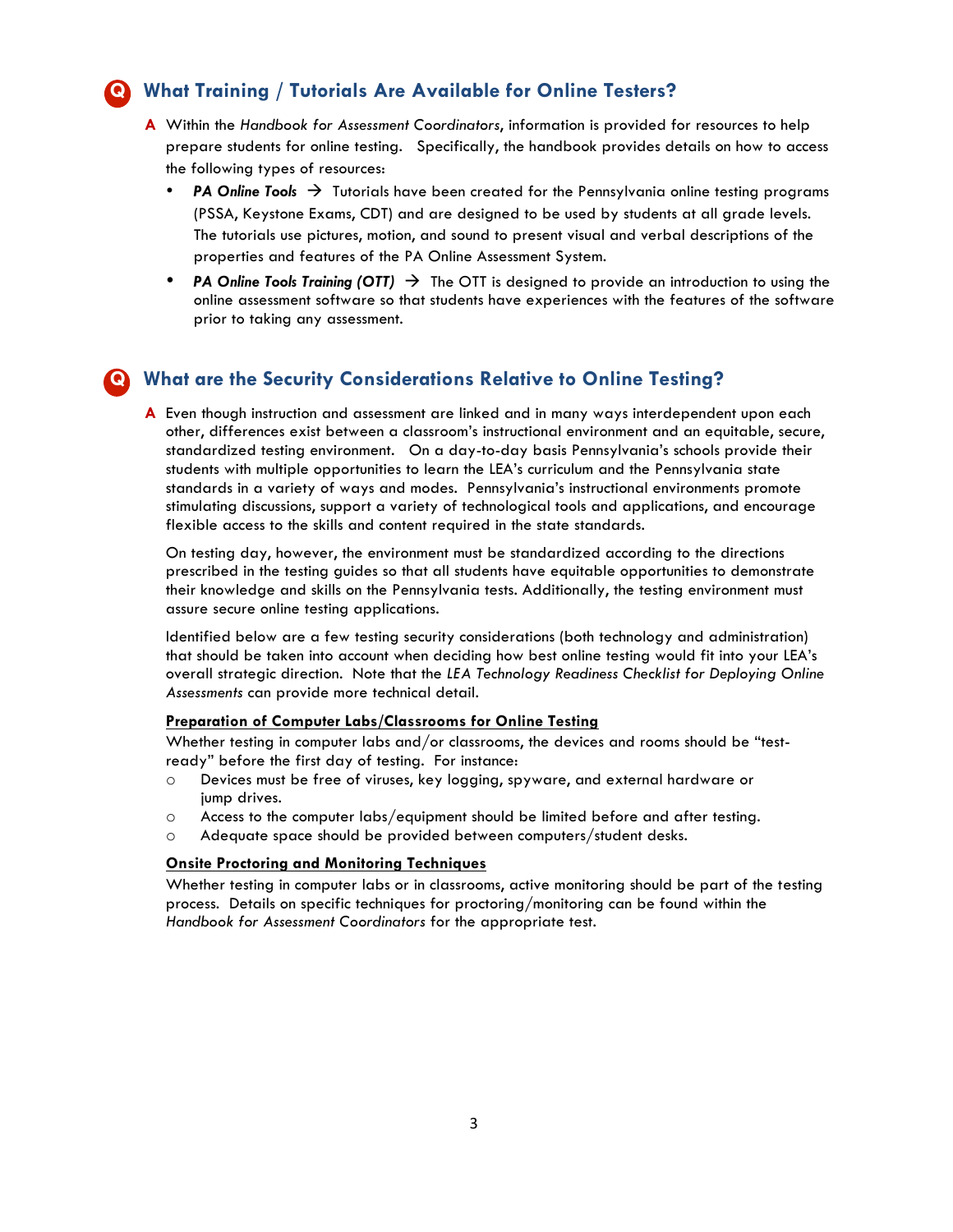Note that for online testing, each student will receive a Student Login Ticket (Test Ticket). This ticket provides the secure login credentials (i.e., username and password) required for a student to use the testing software. The Test Tickets must be kept in a predetermined, locked, secure storage area at both the LEA and school levels. Secure materials must never be left unattended or in open areas.

For online testing it is critical to have proctoring processes in place to monitor students so that no student has access to information outside the testing environment (e.g., such as leaving the testing environment to access the Internet).

### **Q What Devices Can be Used for Online Testing?**

**A** The following table lists the minimum hardware and software requirements for testing on three system platforms: Windows, Mac (OS X), and Linux. Please note that tablet devices are not currently supported, but could be in a future enhancement.

|                                   | <b>Windows</b>                                                                                                                          | Mac                                                                                                                  | Linux§                                                                 |
|-----------------------------------|-----------------------------------------------------------------------------------------------------------------------------------------|----------------------------------------------------------------------------------------------------------------------|------------------------------------------------------------------------|
| <b>Versions</b>                   | Windows $XP w /$<br>$\bullet$<br>Service Pack 1 or<br>greater<br>Windows 7<br>٠<br><b>Windows Server</b><br>2003/2008<br>Windows Vista§ | OS X 10.5***<br>$\bullet$<br>OS X 10.6***<br>$\bullet$<br>OS X 10.7***<br>$\bullet$<br>OS X 10.8***<br>$\bullet$     | UBUNTU 12.04 with<br>$\bullet$<br>Gnome 3.4 and the<br>Utility shell   |
| <b>Processor</b>                  | 700 MHz or faster                                                                                                                       | 400 MHz or faster**                                                                                                  | 700 MHz or faster                                                      |
| Memory                            | <b>256 MB RAM</b>                                                                                                                       | <b>256 MB RAM</b>                                                                                                    | <b>256 MB RAM</b>                                                      |
| <b>Disk Space</b>                 | 100 MB<br>200 MB for TTS                                                                                                                | 100 MB<br>200 MB for TTS                                                                                             | 100 MB                                                                 |
| <b>Monitor</b><br>Size/Resolution | 13 Inches or greater with<br>a minimum resolution of<br>1024 x 768                                                                      | 13 inches or greater with<br>a minimum resolution of<br>1024 x 768                                                   | 13 inches or greater with<br>a minimum resolution of<br>1024 x 768     |
| Other                             | Mouse<br>٠<br>Keyboard<br>٠<br><b>Updated graphics</b><br>٠<br>driver*<br>Headphones for TTS                                            | Mouse<br>$\bullet$<br>Keyboard<br>$\bullet$<br><b>Updated graphics</b><br>$\bullet$<br>driver*<br>Headphones for TTS | Mouse<br>٠<br>Keyboard<br>٠<br><b>Updated graphics</b><br>٠<br>driver* |

§ Text-To-Speech (TTS) is not supported for Windows Vista, Linux, or virtual machines.

Testing computers with ATI-integrated onboard graphics must have ATI Catalyst drivers, version 9.3 or higher, installed.

\*\* DRC does not recommend using PowerPC.

The operating system should be using the most recent Java for Mac OS X update.